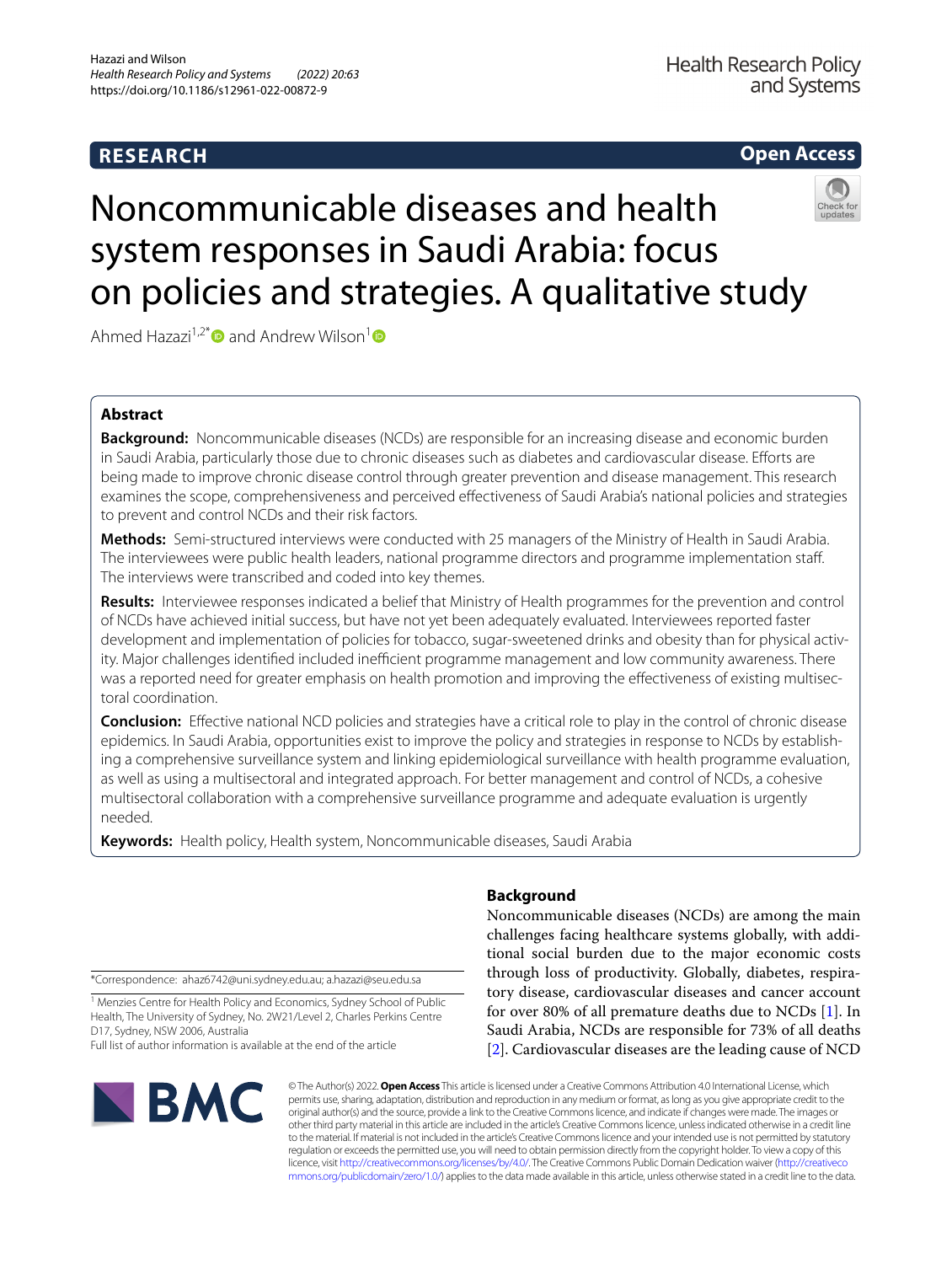deaths, accounting for 37% of total deaths, followed by cancer at 10%, then diabetes at 3%, respiratory diseases at 3% and other NCDs at 20%  $[3]$  $[3]$ . The impact of this global epidemic can be reduced through appropriate control measures. Preventing premature mortality, morbidity and disability requires reductions in chronic disease risk factors such as tobacco use, poor nutrition, physical inactivity and consumption of alcohol. To this end, the Saudi Arabian government, led by the Ministry of Health (MOH), has initiated new policies and programmes to improve prevention and treatment of NCDs.

Over the past two decades, the MOH has introduced four national initiatives to control the NCD epidemic. The first, in 2001, constituted the initial phase of tackling NCDs. A specialized committee was assigned to undertake the process of developing and updating the programme through several resolutions  $[4]$  $[4]$ . The second and third initiatives to tackle the increased prevalence of NCDs were introduced as Country Cooperation Strategies (2006–2011) and (2012–2016), which the Saudi Arabian MOH developed in cooperation with WHO [[5](#page-8-4), [6](#page-8-5)]. These strategies recommended that the Saudi Arabian healthcare system prioritize the concept of health promotion within the healthy lifestyle and prevention and control of NCDs. Also, as part of the recommendations, the strategies called for the development of an integrated programme for health education and research, which should be commensurate with the situation in Saudi Arabia.

The fourth initiative is the National Executive Plan for NCDs (2014–2025), which includes a comprehensive national plan to combat NCDs. This strategy aims to control and prevent NCDs from becoming more compli-cated [[7\]](#page-8-6). This plan aligns with Gulf Cooperation Council (GCC) decisions on NCDs [\[8\]](#page-8-7) and the WHO Global NCD Action Plan 2013–2020 to achieve the targets set by WHO for reducing premature mortality from NCDs among adults aged 30 to 70 years by 25% over a period of 15 years  $[9]$  $[9]$ . The global action plan provides guidance for Member States to initiate national NCD prevention strategies and support multisectoral actions in implementing preventive interventions called "best buy" interventions. The best buy interventions exist to reduce the burden of NCDs at the population level by targeting the shared risk factors. They include promoting physical activity, raising tobacco and alcohol taxes, enforcing tobacco and alcohol advertising bans, eliminating trans fat from food supply chains, reducing salt consumption, and detecting and treating NCDs at an early stage. WHO considered these interventions evidence-based, cost-efective and appropriate to implement within the health systems [\[9](#page-8-8)].

The Saudi Arabian government has implemented a wide range of policy measures in compliance with WHO objectives to strengthen the healthcare system, promote population health, and improve the management of  $NCDs$  [[10\]](#page-8-9). The growing prevalence and impact of  $NCDs$ continue to challenge every health system, and efective national NCD policies and strategies have been demonstrated to reduce the NCD burden [\[9](#page-8-8)]. Although the national plan's objectives were relatively consistent with those of the 2013 WHO global action plans for preventing and managing NCDs, signifcant gaps were identifed, including collaboration with the other governments, and the private sector was not mentioned. The plan lacked detailed information regarding policies, strategies and expected outcomes for preventing and monitoring NCD programmes. Additionally, the review of the literature indicated gaps in the NCD policies in the Saudi Arabian government plan. It also revealed that there has been limited scholarly consideration of the healthcare system's response to NCD management. Furthermore, there was a weakness in early detection, NCD prevention programmes (e.g. physical activity, healthy nutrition) and follow-up and coordination of care at primary healthcare centres  $[11-13]$  $[11-13]$  $[11-13]$ . This study aims to examine the response of the Saudi Arabian healthcare system to the management and control of NCDs and to identify the gaps from the perspective of the senior managers in the Saudi Arabian MOH.

# **Objectives**

As part of a mixed-methods study of the implementation of the Saudi Arabian national NCD plan, this paper reports on the interviews with senior managers in the Saudi Arabian MOH on the scope, comprehensiveness and perceived efectiveness of the national policies and strategies to prevent and control NCDs and their risk factors.

# **Methods**

# **Study design**

An exploratory qualitative study using semi-structured interviews was employed to understand the phenomena under investigation as experienced by the actors involved. This exploratory design allowed for the systematic collection, ordering, description and interpretation [\[14](#page-8-12)] of narratives generated from each interview. The philosophical worldview of pragmatism, whereby researchers focus on the defned research problem and how best to understand this using practical, outcome-oriented processes and embracing multiple viewpoints, was used [\[15\]](#page-8-13). After reviewing relevant literature on NCDs and the healthcare system in Saudi Arabia [[16–](#page-8-14)[19](#page-8-15)], a semi-structured interview guide was developed to explore the interviewees' views about the national policies and strategies developed by the MOH to prevent and control NCDs and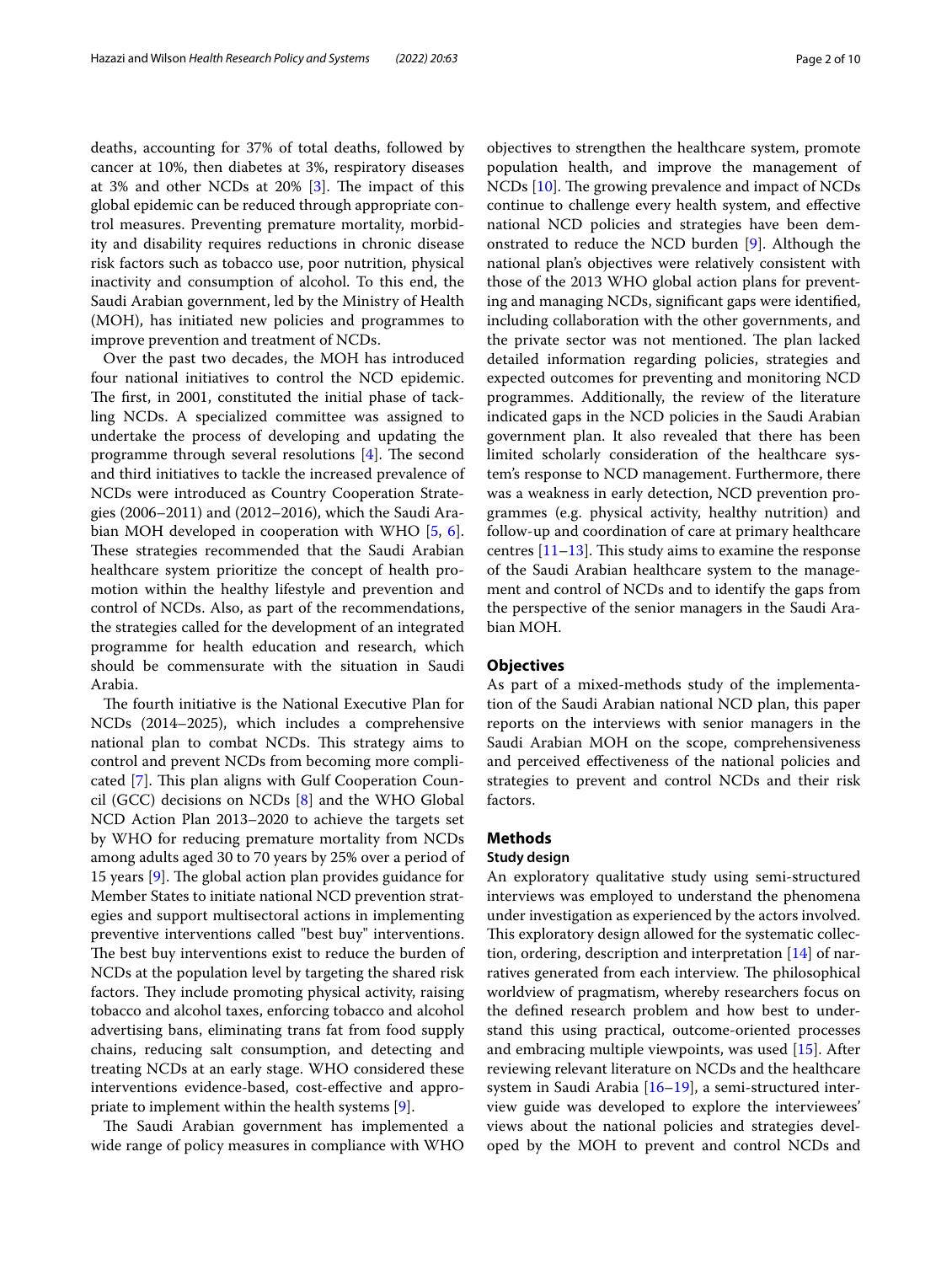their risk factors. The interview type was semi-structured to allow the interview to be responsive to respondents' answers and concepts emerging throughout the data collection process.

## **Study setting and participants**

This study was conducted in Riyadh, the capital city located in the central region of Saudi Arabia. Riyadh was chosen as the research context because it is the largest city with a population of more than 7 million and the business centre of Saudi Arabia, where most of the ministries and healthcare facilities are situated. A total of 31 key informants were identifed through mailing lists and contacts from the MOH and were invited to participate in the interviews, of whom 25 agreed (response rate of 80%). The remaining invitees could not be contacted or did not reply to recruitment emails. A snowballing technique was employed where initial respondents identifed other relevant colleagues who were referred to the study. Respondents were eligible to participate if they had executive health manager positions or worked experience in NCD management. All interviewees were contacted through email, with study information provided.

Interviewees were selected to contribute based on their expertise by using purposive and snowballing sampling to identify relevant informants for diferent programmes and management levels [[20](#page-8-16)]. A sample of 25 managers from the Saudi Arabian MOH were interviewed. The interviewees refected public health leaders, national programme directors and programme implementation staff from the MOH. Recruitment was ceased after 25 interviews as it was evident that no new themes were emerging (saturation)  $[21]$  $[21]$ . The interviews took place at the workplace office of each of the interviewees (as per their preference). All interviewees interviewed were willing to participate and responded to the interview questions. There was no refusal of consent or drop-out during interviews. We ensured that there was no social desirability bias in this study as there was no prior relationship between the interviewees and the interviewer.

# **Data collection**

Qualitative semi-structured interviews were undertaken to gather information about policies and strategies in relation to NCD prevention and management with stakeholders to attain the research aim. Openended interview questions were adopted to encourage a depth of understanding from each interviewee and to allow points of interest to be followed as they arose  $[14]$  $[14]$  $[14]$ . The interviewees' interview guide included questions regarding their views on MOH policies and strategies for the prevention and control of NCDs. Interviews were conducted by AH between May 2019 and August 2019. All interviews  $(n=25)$  were conducted face to face at the workplace office of each of the interviewees, and the length of the interviews ranged from 30 to 55 min, with no repeat interviews conducted. Respondents' validation was achieved by returning transcripts to interviewees after completion of the interviews for comments or corrections. The approval to conduct this study was granted by the ethics committee of the MOH, Saudi Arabia (IRB log no: 2019-0028 E dated 02/04/2019).

# **Data analysis**

The interviews were audio-recorded, transcribed and coded into key themes. Informants were asked to recommend or provide any relevant policy statements or documents. A thematic analysis framework was used for analysing the data. This method consists of six steps: becoming familiar with the data, searching for themes, reviewing themes, defning and naming the themes, and finally, writing the research report  $[22]$ . The interview transcripts were reread to ensure that the identifed themes formed a coherent pattern and captured the essence of the data. Transcripts were checked against audio fles and entered into NVivo for management. NVivo software was used for organizing the data and facilitating the coding process. The first author (AH) generated the initial data analysis and set of codes, and the interpretation was modifed and refned in discussion with the second author (AW). A fnal agreement on the key fndings and results was reached in consultation by both authors. At the end of the coding process, a thematic map was created that identifed the characteristics of the diferent themes, how they related to each other and how they represented the meanings evident in the data.

# **Reporting the data**

The design and reporting of the study were guided by the Consolidated Criteria for Reporting Qualitative Research (COREQ) checklist  $[23]$  $[23]$ . The analysis is presented with illustrative participant quotes to increase the transparency and reliability of the data presentation [[23\]](#page-8-19).

# **Results**

Themes and sub-themes are grouped according to whether they refer to national health policies, national programmes or future plans to prevent and control NCDs. Within national health policies, results are grouped by the major policy areas of nutrition, tobacco control and physical inactivity.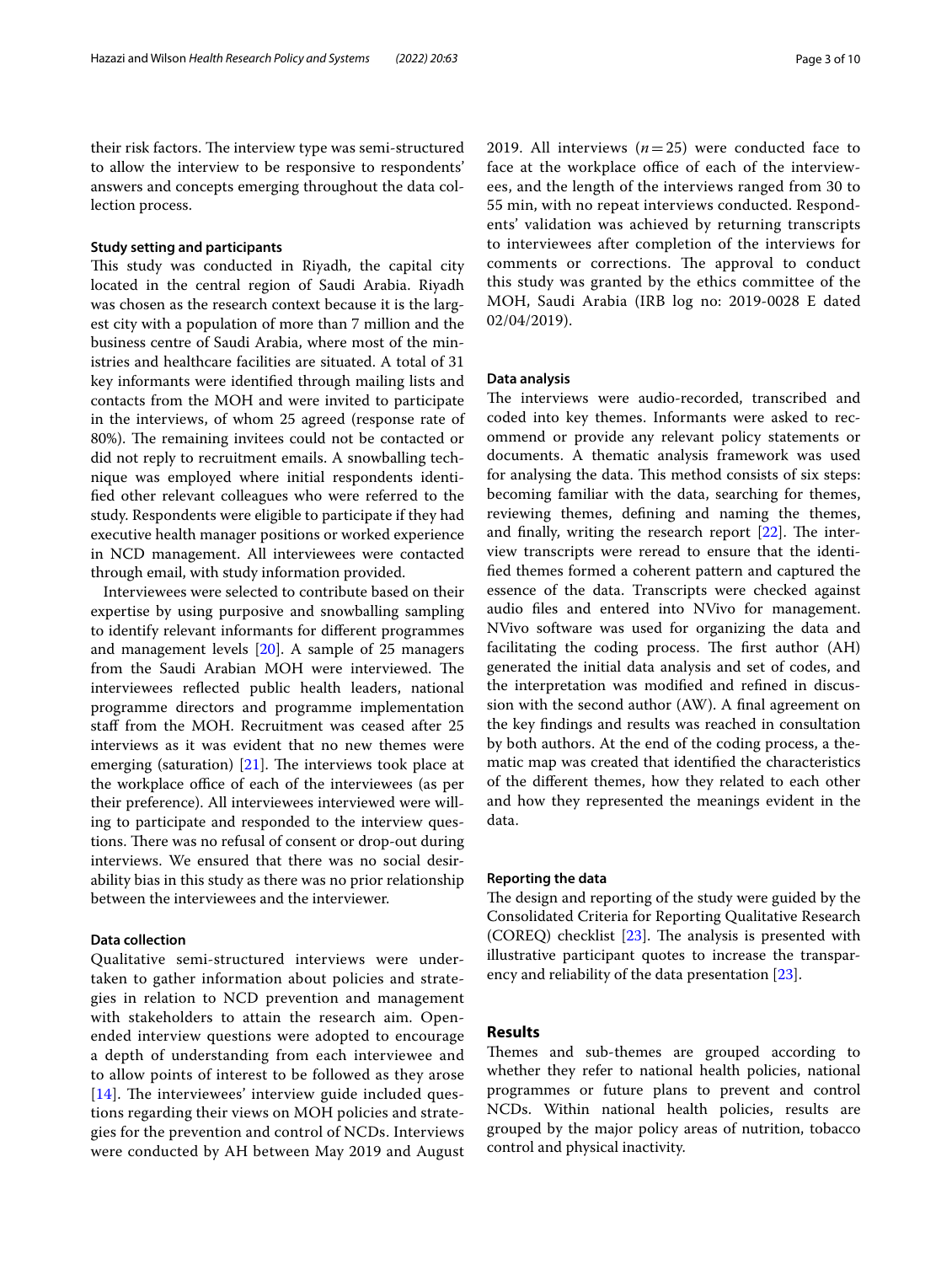# **National health policies**

# *Nutrition policy*

A range of policies led by the MOH and Saudi Food and Drug Authority (SFDA) were identifed that are relevant to the healthy food strategy to eliminate nutrition-related risk factors for NCDs. These polices are as follows:

- limiting trans fatty acids (TFA) to 2% of the composition for fats and oils and 5% for other products, mandatory TFA labelling in the food supply which came into efect in 2015, and a ban on partially hydrogenated oils (PHOs) enacted in 2018;
- a 50% excise tax on sugar-sweetened drinks and 100% excise tax on energy drinks;
- mandatory nutrition calorie labelling of all menus in restaurants, cafes, fast-food chains and all other food stores which came into efect in 2019;
- a sodium limit of 1/100 g for bakery products;
- campaigns to encourage healthy food consumption to promote public health.

Interviewees noted that these refect the objective of the Saudi Arabian government to comply and align legislation with the WHO global action plan for prevention and control of NCDs.

### *Physical activity policies*

A strategic objective of the government's Vision 2030 is to increase public participation in physical activities. This objective aims to improve health by reducing physical inactivity and other unhealthy lifestyle behaviours that are considered major risk factors for NCDs. Interviewees supported the importance of promoting physical activity as a key issue for the prevention of NCDs. Indeed, the majority pointed to sedentary living and physical inactivity as a critical issue for NCD prevention in Saudi Arabia. A common response was that while there are some existing initiatives promoting physical activity, there is a need for sustained health promotion programmes for increasing physical activity. The Rashaqa programme, a collaborative initiative between the Ministry of Education and the MOH focusing on increasing physical activity and preventing obesity by raising awareness among schools, was identifed as an exemplar of what was required. Interviewees noted the need for a greater focus on policies and promotion of physical activity among adults, including greater attention to ensuring environmental changes that facilitated more physical activity.

# *Tobacco policies*

Interviewees reported that in 2005, Saudi Arabia was one of the frst countries to align its legislation with the

WHO Framework Convention on Tobacco Control and subsequently formed a national committee for tobacco control in 2007. In 2017, under the Anti-Smoking Law issued by Royal Decree No. 56, the committee ratifed a 100% tax on all tobacco products, banned smoking in public places, parks and workplaces, and banned tobacco advertisement and sponsorship. In parallel, the MOH increased other tobacco control measures such as public awareness campaigns, established clinical guidelines for smoking cessation, and increased access to the specialized clinics providing tobacco cessation therapy free of charge. In close sequence, in 2018, Saudi Arabia became the frst country in the Middle East to enact plain packaging of tobacco products, efective from 2019. Also, in 2019, through the Ministry of Municipal and Rural Afairs and Housing, the government introduced a 100% surcharge tax added to the entire customer bill for coffee shops and restaurants that serve tobacco products.

Interviewees reported a notable incident following the introduction of plain packaging of tobacco, where tobacco consumers complained about a change in the favour and quality of their same tobacco products, for which they blamed the SFDA regulations. Subsequently, the SFDA confrmed a diference in some favour-related features in some tobacco products through independent laboratory testing. The SFDA asked the tobacco companies to modify these features to match the consumer's usual favour.

# **National programmes**

# *Establishment of NCD control programmes*

A range of programmes (Table [1](#page-4-0)) were developed to specifcally reduce the incidence of NCDs and to improve the quality of life of populations. These programmes are applied in all primary healthcare centres and focus on cardiovascular diseases, diabetes, cancer, respiratory disease, obesity and cancer, mainly breast cancer and colon cancer. Interviewees reported that MOH programmes for the prevention of NCDs have led to an increase in counselling on healthy diet and on smoking cessation, and increased access to primary healthcare centres. The identifed needs were efective programmes to promote healthy nutrition and physical activity and better access to dietitians/nutritionists.

However, interviewees noted some issues with the implementation of these programmes. For example, one stated, *"We want to make sure to have the accurate statistics about the patients visiting the primary centres with chronic diseases as we noticed that some cases were not documented. Some centres documented the frst visit for the patients only. But we will make sure that all cases are recorded…. Because in the programmes we need to know exactly how many patients are visiting*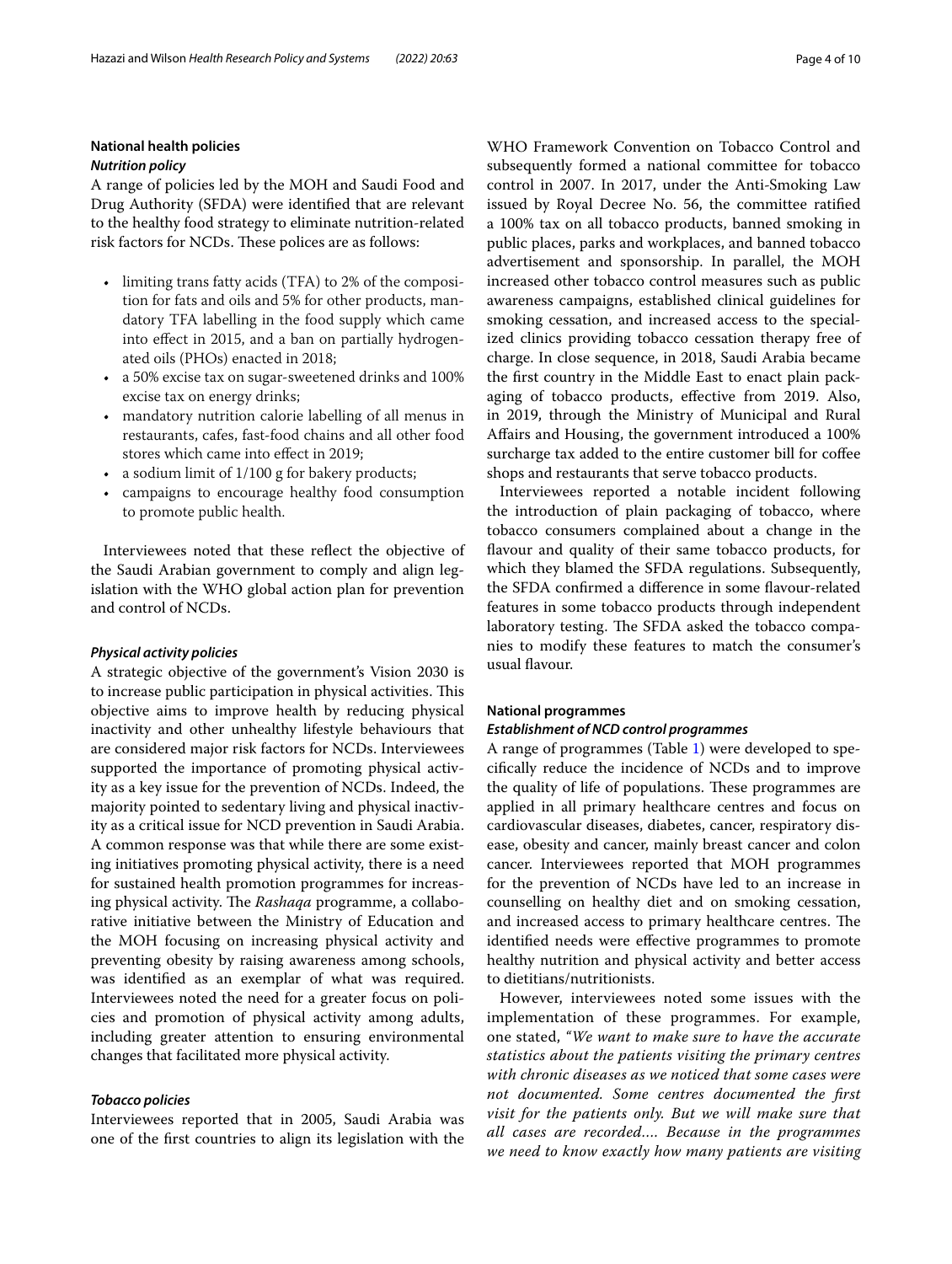# <span id="page-4-0"></span>**Table 1** Summary of national programmes

| Programme                                                 | Year launched | <b>Description</b>                                                                                                                                                                                                                                                            | Programmes strategies (applies to all<br>programmes)                                                                                             |
|-----------------------------------------------------------|---------------|-------------------------------------------------------------------------------------------------------------------------------------------------------------------------------------------------------------------------------------------------------------------------------|--------------------------------------------------------------------------------------------------------------------------------------------------|
| National programme for diabetes and<br>prevention control | 2013          | The programme was designed to enhance<br>the health awareness of the Saudi Arabian<br>society regarding diabetes and its risk<br>factors and to support the early detection<br>and integrated healthcare programmes at<br>all levels                                          | Primary prevention<br>Secondary prevention<br>Quality health services<br>Monitoring, evaluation and referral<br>Research<br>Societal partnership |
| National programme for obesity                            | 2016          | A 10-year programme aiming to stop the<br>increasing rate of overweight and obesity<br>according to the WHO global plan to com-<br>bat chronic diseases 2013-2020                                                                                                             |                                                                                                                                                  |
| National programme for cardiovascular<br>diseases         | 2013          | The programme was designed to enhance<br>the health awareness of the Saudi Arabian<br>society regarding cardiovascular disease<br>and its risk factors                                                                                                                        |                                                                                                                                                  |
| National programme for cancer prevention                  | 2012          | The main goal of the programme is to<br>reduce the mortality and morbidity of<br>cancer and strengthen early detection                                                                                                                                                        |                                                                                                                                                  |
| National programme for asthma control                     | 2012          | The national programme for asthma<br>prevention and control was designed<br>to improve the level of care for asthma<br>patients. This programme started in 2012 to<br>be implemented in the primary health-<br>care centres; before this time it was in the<br>hospitals only |                                                                                                                                                  |

*the primary healthcare centres and benefting from the programmes.*" Another interviewee stated, "The studies *done by the ministry found that majority of people do not visit the primary health centre, only if they are seeking treatment, the concept of regular check-up is absent which help us in early detection, so increasing outreaching programmes is important."*

Interviewees stressed the importance of increasing outreach programmes and widening participation in the communities, and this could be achieved by increasing staf. Major challenges identifed included inefficient programme management, low community awareness and the absence of structured screening programmes.

# *Multisectoral collaboration*

Interviewees reported a lack of coordination between the health sector and other stakeholders. Therefore, they stressed the importance of multisectoral collaboration in improving NCD prevention, as the majority of NCD interventions occur outside the health sector. Most interviewees perceived a need to strengthen the national multisectoral policies by adopting a national master plan for multisectoral NCD prevention. It was reported that various sectors should implement the plan and clearly outline how related sectors coordinate with one another, and the plan should be efectively evaluated and monitored.

# *Monitoring and evaluation*

Interviewees reported that the multiple policies implemented to reduce the incidence of NCDs were not being adequately evaluated. Most expressed a view that there is an ongoing need to periodically examine and evaluate the impact of the polices. It was reported that the NCDs programmes are evaluated internally within the MOH, and currently MOH is updating the guidelines for some programmes. Most interviewees reported that establishing a comprehensive database will increase the availability of accurate data and thereby facilitate programme evaluation, and that robust evaluation is needed to determine the efects of multiple policies for prevention programmes with regard to NCD outcomes in the short and long term.

# **Future plans to prevent and control NCDs** *Vision 2030*

Interviewees reported that they believed there was political will within the Saudi Arabian government as refected in the Saudi Vision 2030 for strengthening the healthcare system, improving healthcare facilities and providing quality healthcare services. The Saudi Vision 2030 is an ambitious reform plan formally approved and announced in 2016 [[24\]](#page-8-20). Healthcare is one of the main focus areas of the Saudi Vision 2030 that seeks to improve the quality of healthcare services and facilities across the country [[25\]](#page-8-21). As part of the broad strategy of Vision 2030,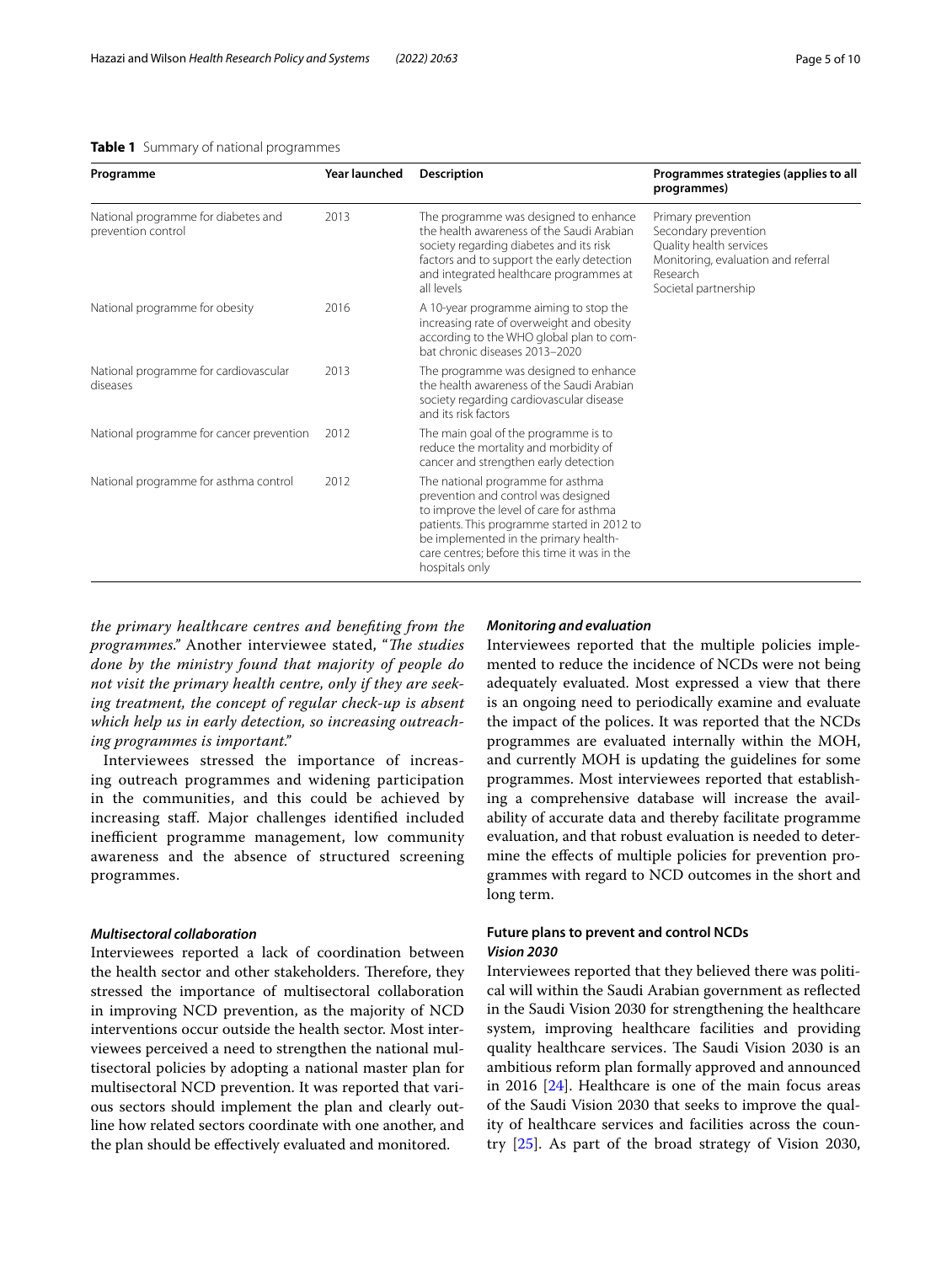the MOH has medium-term and long-term strategies which include establishing a new model of care for NCD patients, and this model is intended to fll the gaps in health services that exist currently.

The gap was described by one interviewee as follows: "*Most of the chronic diseases patients in Saudi have insufficient knowledge about their diseases. The health services provided by the Ministry in the current form are fragmented and often is provided when necessary when the patient has complications*." In relation to development of the new model of care another interviewee stated, *"We were asked to come in a new way to provide health services in a way that focuses on prevention in order to make the majority of society healthy… examples of these are health in all policy and healthy lifestyle in all aspects of life."* Interviewees' feedback highlighted the Saudi Vision 2030 emphasis on a healthy lifestyle and overcoming the risk factors for chronic diseases in order to improve prevention and treatment.

# *Chronic care model*

The MOH is developing a new model of care for NCD patients which focuses on preventive care and early intervention to prevent diseases before they occur by empowering individuals and providing them with appropriate tools and information to support self-care using modern means of technology for communication. The model was described by an interviewee: "*In the new model, we are focusing on early detection, and patients have access to the specialist in a timely manner… we want to make sure that every patient has early diagnosis with a clear treatment plan."* As part of the model, another interviewee reported that the MOH intended to maximize outreach programmes and empower people in schools, the workplace and communities.

# **Discussion**

This study was conducted to assess the scope, comprehensiveness and perceived efectiveness of the NCD prevention policy in Saudi Arabia from the perspective of senior health managers. Saudi Arabia has developed NCD strategic plans and policies which it believes are consistent with the WHO Global NCD Action Plan [\[9](#page-8-8)]. This study has shown that Saudi Arabia has implemented several important public health policies on NCD prevention. Interviewees perceived that efforts had been made to develop NCD prevention policies with a multisectoral approach used in policy development and implementation involving collaboration between the MOH, SFDA and other sectors. The study suggests that at least in the view of senior health managers, there is inconsistent progress in implementing all policies, with strong progress on nutrition and tobacco policies but less progress in public policy on promotion of physical activity. There are concerns that these policies and programmes have not been adequately evaluated, with the majority of the interviewees pointing out that the evaluation needs to be more robust and ongoing (or at least conducted periodically). Interviewees from diferent healthcare sectors also suggested the need for increased health awareness and that more campaigns may help this. Important gaps identifed were lack of comprehensive surveillance programmes and structured screening programmes.

As indicated above, Saudi Arabia has a national strategy and has implemented polices on NCD prevention. In addition, it has developed and is implementing healthcare programmes to improve early detection and treatment of diseases and their risk factors through primary healthcare centres. This research shows the need for effective programmes to promote healthy nutrition and physical activity and better access to dietitians/ nutritionists. Opportunities exist for multisectoral collaboration with nutritionists and dietitians in the private sector or other MOH facilities. Adopting nutrition referral schemes would be of value, for instance, formally referring patients to an accredited dietitian. Physicians acknowledge that providing nutrition counselling is part of their role  $[26]$  $[26]$ ; however, they are not always able to provide sufficiently sustained and detailed nutrition advice that results in meaningful changes for their patients [\[27](#page-8-23)]. Collaboration between medical professionals and nutritionists is essential in addressing NCD risk factors [\[28](#page-8-24)]. Studies have shown the efectiveness and positive cost–beneft relationship of dietitian intervention, which reduces risk factors for NCDs and leads to improved blood pressure, glucose, lipids and weight, particularly when the dietitian is part of a multidisciplinary health team [\[29](#page-8-25)[–32](#page-8-26)].

While there may be issues with the programme and policy evaluation, the policies are underpinned by a strategic and multisectoral approach. Policies that support increasing physical activity, improving healthy nutrition, and reducing tobacco consumption and harmful use of alcohol play a pivotal role in the prevention and control of NCDs and require multisectoral collaboration [[9,](#page-8-8) [33](#page-8-27), [34\]](#page-8-28). Multisectoral policies have been successful in a number of global settings when efectively applied to settings of everyday life [\[35](#page-8-29)[–37\]](#page-8-30). Government fscal policies such as taxation intended to decrease tobacco use or reduce sugar-sweetened beverage consumption have been successful in developed and developing countries [\[38](#page-8-31), [39](#page-8-32)]. It is worth noting that Saudi Arabia appears to have introduced a range of such fscal measures in tobacco control and improved nutrition. National health strategies that are embedded within NCD policy can ensure policy coherence as well as enabling coordination and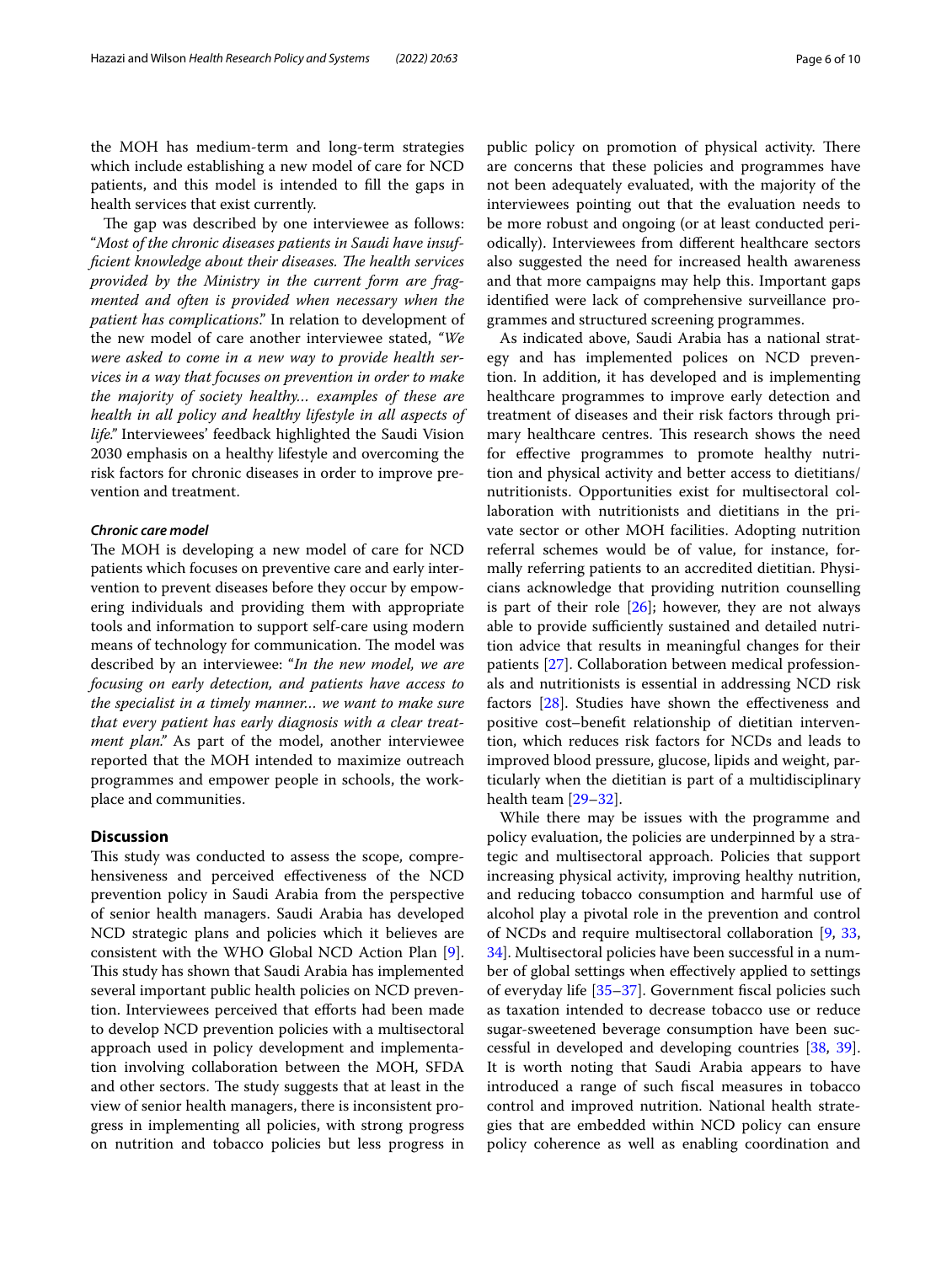collaborative actions of multi-stakeholder efforts outside the health sector [\[37](#page-8-30)].

One of the main achievements has been the implementation of comprehensive tobacco policy and controls under the leadership of the MOH and SFDA. Strong tobacco control policies have resulted in a signifcant decline in the prevalence of smoking over the past 10 years in developed countries [\[40\]](#page-9-0). Studies have reported that the alcohol, sugar-sweetened drinks and tobacco industries have often interfered with public health policy  $[41]$  $[41]$ . The incident reported here with tobacco product formulation appears to be another example of an attempt to undermine a government regulatory initiative in tobacco control.

In relation to nutrition policies, research has shown strong evidence linking NCDs to excessive salt consumption, high consumption of saturated fat, intake of trans fat and high consumption of sugary drinks [[9\]](#page-8-8). In a number of global settings, multi-stakeholder eforts and government leadership on food labelling and reduction of salt and trans fat intake on a population-wide scale have been shown to be cost-effective  $[42]$  $[42]$ . Physical inactivity and sedentary behaviours also contribute to NCDs, including cardiovascular diseases, certain forms of cancer, type 2 diabetes mellitus and obesity [\[9\]](#page-8-8). Recent statistics indicated that 58.5% of the adult population in Saudi Arabia were physically inactive (67.7% of women and 52.1% of men) [[43\]](#page-9-3). Ensuring an enabling environment that supports the promotion of physical activity and reduction of sedentary lifestyle among the Saudi Arabian population is critical to reducing the risks of NCDs. A mix of policies are in place in most developed countries [\[34](#page-8-28)]. Creating spaces that improve accessibility for walking and physical activity for all ages is crucial. This study shows that Saudi Arabian senior health managers believe there is a great need for additional policy, programme and promotional activity to address physical inactivity.

Opportunities exist to improve the policy and strategy responses to NCDs by linking epidemiological surveillance with health programme evaluation. Formal policy evaluation is important to understand the strengths and gaps in current policies, strategies and programmes, to determine what needs to be increased, added or eliminated. Monitoring of the health impact of the policy and programme for prevention and control of NCDs is essential in providing evidence for programme planning, policy development and evaluation. Interviewees in this study repeatedly identifed the need to strengthen monitoring and evaluation, which will require improving health information systems and comprehensive and timely surveillance.

The limitation of the current evaluation is that the implemented NCD programmes and policies are evaluated internally within the MOH, and the implementation teams conduct the evaluation. It is possible that NCD programmes and policies have not yet been extensively evaluated, since the implementation teams may have a positive perception of the programmes and believe that the objectives set forth in the programmes have been met, or at the very least have been met to a great extent. Internal evaluators might fnd their objectivity compromised by the organization's policies and its underlying value system. Therefore, external evaluators are frequently perceived as being more objective than internal evaluators [\[44\]](#page-9-4). External evaluation specialists can provide more objective assessments of policies and programmes.

The MOH's capacity for policy development, implementation and evaluation is critical for the prevention and control of NCDs. A comprehensive database is required for the evaluation of NCD programmes and improved monitoring and management of NCDs. A comprehensive database contains administrative data, demographic data, patient medical history, health risks and health status, current management of health conditions, and outcomes data  $[45]$  $[45]$ . It is necessary to develop and implement a mechanism for collecting the relevant data from all healthcare institutions. Mechanisms should be developed to enable linkage between healthcare data systems, including the surveillance unit and electronic health records. Efforts to ensure that data on NCD risk factors, mortality and morbidity are used for policy formulation are essential for tracking the NCD burden and evaluating the effectiveness of programmes. These efforts should go beyond a one-time survey, to institutionalizing the surveillance and monitoring of NCDs within the health information system [[9](#page-8-8)].

It would appear that considerable work is underway to reorient Saudi Arabian health services towards NCD prevention and control. Actions have been taken to develop a chronic care model with the aim of improving prevention, management and quality of services for NCDs. This is a crucial next step—a comprehensive model of care that focuses on promoting health and preventing NCDs and their risk factors and comprehensive management of NCDs across all health system levels. Ideally, this model(s) will be used to inform the investment in human resources and infrastructure that will be needed to deliver that model, including that required for equitable access to early detection, early treatment and interventions for preventing the recurrence of diseases [[46\]](#page-9-6).

# **Recommendations**

This study indicates a number of areas to improve the treatment and management of patients with NCDs. Improving the current evaluation is critical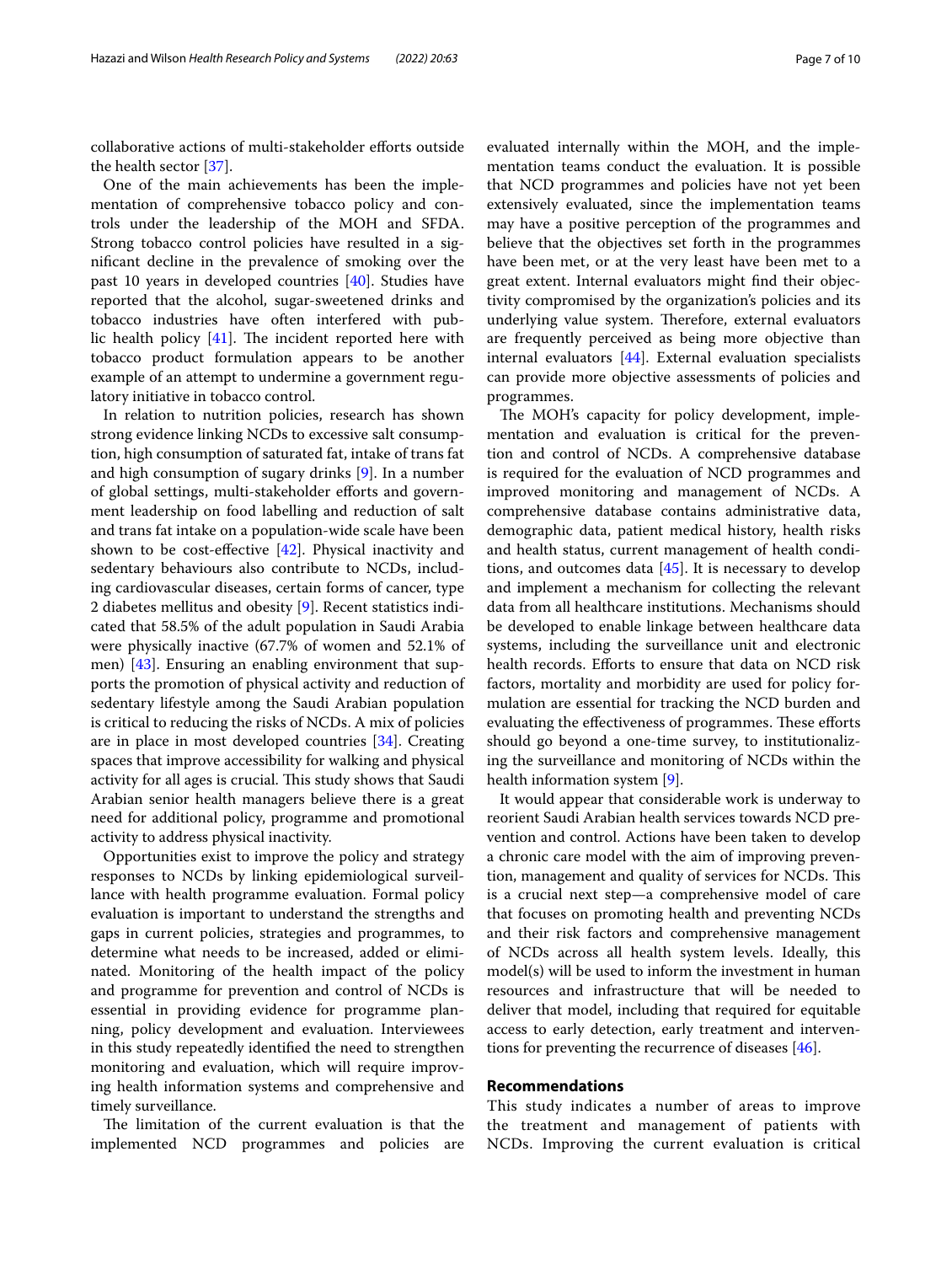to assess the effectiveness and reach of policies and programmes and track any change in the burden of NCDs. The evaluation should identify two types of performance measures to be robust and determine the progress of NCD policies and programmes: process indicators, to show whether the processes have been implemented, and outcome indicators to show whether the objectives have been achieved. Robust evaluation improves both primary healthcare data and outcomes at the patient, health system and population health levels. It is crucial to regularly disseminate the findings related to the evaluation of the NCD policies and programmes to various stakeholders through publications to assist with ongoing programme improvement, report progress to stakeholders and to identify successful strategies.

Also, establishing a comprehensive surveillance system and linking epidemiological surveillance with health programme evaluation is likely to result in improved health outcomes and better value for the Saudi Arabian health system. A surveillance system provides the information needed to analyse how NCDs impact various populations by age and location, and tracks the progress of preventive efforts. Indeed, a comprehensive surveillance system is needed to integrate and extend current information across the multiple levels of decision-making to create actionable and timely knowledge for various stakeholders at the national level. Monitoring and surveillance of risk and protective factors for NCDs, and their prevalence for different population groups over time, are essential to inform the development, implementation and evaluation of the success of prevention interventions.

Multisectoral collaboration will be essential to activating partnerships with government and nongovernmental institutions, the private sector and civil society to promote health and control NCDs by establishing joint programmes and activities between the relevant authorities. Therefore, it emphasizes the significance of understanding partnership impacts, developing a shared vision, implementing a shared measurement system and creating opportunities for knowledge exchange that enable researchers, policy-makers and individuals working across multiple sectors outside of health to achieve multisectoral action for better health outcomes. Multisectoral collaboration aids in addressing NCD risk factors in a focused way by facilitating the pooling of resources and the formulation of shared objectives. One of the key benefits is the optimization of resource use by eliminating duplication of inputs and activities, which significantly increases the efficacy and efficiency of the NCD prevention programmes.

# **Conclusion**

The growing prevalence and impact of NCDs continues to challenge health systems worldwide, and efective national NCD policies and strategies have been demonstrated to reduce this burden of chronic diseases. Saudi Arabia has made efforts in policy development and implementation for NCD prevention and adoption of the WHO "best buy" interventions. This study suggests that the Saudi Arabian MOH and SFDA have developed and implemented major policies, strategies and programmes consistent with the WHO evidencebased best buys toward achieving the Saudi Vision 2030 and reducing NCDs. However, there is a need for more robust evaluation to assess the efectiveness and reach of policies and programmes and to monitor any change in the burden of NCDs. Based on this research, there is a reported need for greater emphasis on preventive measures and health promotion to minimize exposure to NCDs risk factors. Opportunities exist to improve the policy and strategic response to NCDs by establishing comprehensive surveillance systems and linking epidemiological surveillance with health programme evaluation, as well as using a multisectoral and integrated approach. Further research is suggested around more efective strategies to reduce physical inactivity and to address implementation gaps in other strategies.

#### **Acknowledgements**

The authors wish to acknowledge the assistance of the participants from the MOH who were involved in the study.

#### **Author contributions**

All authors contributed to initiating the conception and design of the study. AH conducted the interviews, analysed the data and drafted the initial manuscript. AW guided analysis, critically revised the manuscript and approved the fnal manuscript. All authors read and approved the fnal manuscript.

#### **Authors' information**

Ahmed Hazazi is a PhD candidate at the Menzies Centre of Health Policy, School of Public Health, at The University of Sydney. Ahmed is also a public health lecturer in the Department of Public Health at the Faculty of Health Sciences, Saudi Electronic University.

Andrew Wilson is Director of the Menzies Centre for Health Policy and Economics, School of Public Health, at The University of Sydney.

#### **Funding**

This research is supported by Saudi Electronic University, Saudi Arabia, through a PhD scholarship for AH.

### **Availability of data and materials**

The datasets generated and/or analysed during the current study are not publicly available, as they contain interviews that were analysed into themes, but are available from the corresponding author on reasonable request.

### **Declarations**

#### **Ethics approval and consent to participate**

Ethical approval was obtained from the Saudi MOH with reference number IRB log no. 2019–0028 E. Ethical principles were maintained throughout the research. All methods were performed in accordance with the relevant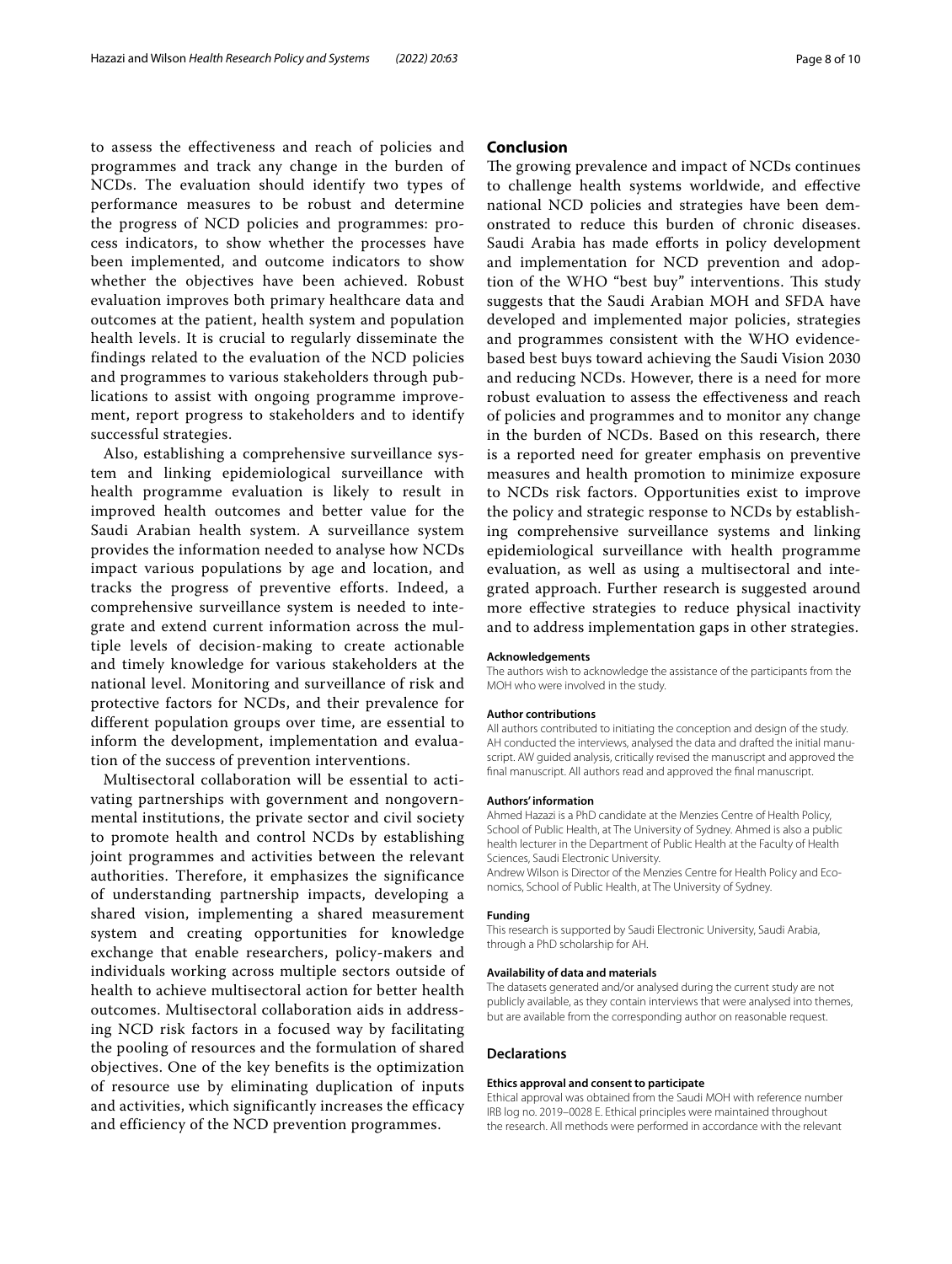guidelines and regulations of the Helsinki Declaration. Informed written consent was obtained from all participants prior to interviews.

### **Consent for publication**

Not applicable.

#### **Competing interests**

The authors declare that they have no competing interests.

#### **Author details**

<sup>1</sup> Menzies Centre for Health Policy and Economics, Sydney School of Public Health, The University of Sydney, No. 2W21/Level 2, Charles Perkins Centre D17, Sydney, NSW 2006, Australia. <sup>2</sup> Department of Public Health, Faculty of Health Sciences, Saudi Electronic University, Riyadh, Saudi Arabia.

# Received: 29 April 2021 Accepted: 22 May 2022<br>Published online: 13 June 2022

### **References**

- <span id="page-8-0"></span>1. World Health Organization. Noncommunicable diseases: Key facts [Internet]. 2018. [https://www.who.int/news-room/fact-sheets/detail/nonco](https://www.who.int/news-room/fact-sheets/detail/noncommunicable-diseases) [mmunicable-diseases.](https://www.who.int/news-room/fact-sheets/detail/noncommunicable-diseases) Accessed 28 Aug 2020.
- <span id="page-8-1"></span>2. World Health Organization. Noncommunicable diseases progress monitor [Internet]. 2020. [https://www.who.int/publications/i/item/ncd-progr](https://www.who.int/publications/i/item/ncd-progress-monitor-2020) [ess-monitor-2020](https://www.who.int/publications/i/item/ncd-progress-monitor-2020). Accessed 28 Aug 2020.
- <span id="page-8-2"></span>3. World Health Organization. Noncommunicable diseases country profles 2018. 2018; [https://apps.who.int/iris/handle/10665/274512.](https://apps.who.int/iris/handle/10665/274512) Accessed 26 Aug 2020.
- <span id="page-8-3"></span>4. Khoja T. Strategic approaches in combating diabetes mellitus among GCC countries. In: frst BA Regional Workshop on the Epidemiology of Diabetes and Other Non-Communicable Diseases. 2009 Jan 8; Jeddah, Saudi Arabia. 2009.
- <span id="page-8-4"></span>5. World Health Organization. Country cooperation strategy for WHO and Saudi Arabia 2012–2016 [Internet]. World Health Organization. Regional Office for the Eastern Mediterranean; 2013. [https://apps.who.int/iris/](https://apps.who.int/iris/handle/10665/113227) [handle/10665/113227.](https://apps.who.int/iris/handle/10665/113227) Accessed 16 Sep 2021.
- <span id="page-8-5"></span>6. World Health Organization. Country cooperation strategy for WHO and Saudi Arabia 2006–2011 [Internet]. World Health Organization Regional Office for the Eastern Mediterranean. 2006. [http://www.who.int/count](http://www.who.int/countryfocus/cooperation_strategy/ccs_sau_en.pdf) [ryfocus/cooperation\\_strategy/ccs\\_sau\\_en.pdf](http://www.who.int/countryfocus/cooperation_strategy/ccs_sau_en.pdf). Accessed 16 Sep 2021.
- <span id="page-8-6"></span>7. Ministry of Health. Saudi Arabia national strategy for prevention of NCDs. Riyadh: Ministry of Health; 2014.
- <span id="page-8-7"></span>8. Gulf Health Council. Control of Non-communicable Diseases [Internet]. Riyadh; 2020. [http://ghc.sa/en-us/pages/noncommunicablediseasepro](http://ghc.sa/en-us/pages/noncommunicablediseaseprogram.aspx) [gram.aspx](http://ghc.sa/en-us/pages/noncommunicablediseaseprogram.aspx). Accessed 2 Sep 2020.
- <span id="page-8-8"></span>9. World Health Organization. Global action plan for the prevention and control of noncommunicable diseases 2013–2020 [Internet]. World Health Organization; 2013. [https://www.who.int/publications/i/item/](https://www.who.int/publications/i/item/9789241506236) [9789241506236](https://www.who.int/publications/i/item/9789241506236).Accessed 28 Sept 2021.
- <span id="page-8-9"></span>10. Alharbi NS, Alotaibi M, de Lusignan S. An analysis of health policies designed to control and prevent diabetes in Saudi Arabia. Glob J Heal Sci. 2016;8(11):233–41.
- <span id="page-8-10"></span>11. Hazazi A, Wilson A. Leveraging electronic health records to improve management of noncommunicable diseases at primary healthcare centres in Saudi Arabia: a qualitative study. BMC Fam Pract. 2021;22(1):1–6.
- 12. Al-Hazzaa HM, Abahussain NA, Al-Sobayel HI, Qahwaji DM, Musaiger AO. Physical activity, sedentary behaviors and dietary habits among Saudi adolescents relative to age, gender and region. Int J Behav Nutr Phys Act. 2011;8(1):1–14.
- <span id="page-8-11"></span>13. Hazazi A, Wilson A. Improving management of non-communicable chronic diseases in primary healthcare centres in the saudi health care system. Heal Serv Insights. 2022;15:11786329221088694.
- <span id="page-8-12"></span>14. Creswell JW, Hanson WE, Clark Plano VL, Morales A. Qualitative research designs: selection and implementation. Couns Psychol. 2007;35(2):236–64.
- <span id="page-8-13"></span>15. Creswell JW, Creswell JD. Research design: Qualitative, quantitative, and mixed methods approaches. Thousand Oaks: Sage publications; 2017.
- <span id="page-8-14"></span>16. Hazazi AM, Chandramohan S. Strengthening the health care system to address the new challenge of non-communicable diseases

in the Kingdom of Saudi arabia: a systematic review. Int J Sci Study. 2017;5(7):114–20.

- 17. Rahim HFA, Sibai A, Khader Y, Hwalla N, Fadhil I, Alsiyabi H, et al. Non-communicable diseases in the Arab world. Lancet. 2014;383(9914):356–67.
- 18. Khoja T, Rawaf S, Qidwai W, Rawaf D, Nanji K, Hamad A. Health care in Gulf Cooperation Council countries: a review of challenges and opportunities. Cureus. 2017;9(8):7283.
- <span id="page-8-15"></span>19. Hassanain M. An overview of the performance improvement initiatives by the ministry of Health in the Kingdom of Saudi Arabia. Inq J Heal Care Organ Provision, Financ. 2017;54:0046958017707872.
- <span id="page-8-16"></span>20. Creswell JW. A concise introduction to mixed methods research. Thousand Oaks: SAGE publications; 2014.
- <span id="page-8-17"></span>21. Guest G, Bunce A, Johnson L. How many interviews are enough? An experiment with data saturation and variability. Field Methods. 2006;18(1):59–82.
- <span id="page-8-18"></span>22. Braun V, Clarke V. Using thematic analysis in psychology. Qual Res Psychol. 2006;3(2):77–101.
- <span id="page-8-19"></span>23. Tong A, Sainsbury P, Craig J. Consolidated criteria for reporting qualitative research (COREQ): a 32-item checklist for interviews and focus groups. Int J Qual Heal care. 2007;19(6):349–57.
- <span id="page-8-20"></span>24. Saudi Vision 2030. Saudi Vision 2030 [Internet]. Riyadh; 2016. [https://visio](https://vision2030.gov.sa/en) [n2030.gov.sa/en.](https://vision2030.gov.sa/en) Accessed 15 Aug 2020.
- <span id="page-8-21"></span>25. Saudi Vision 2030. Quality of Life Program [Internet]. Riyadh; 2017. [https://](https://www.vision2030.gov.sa/sites/default/files/attachments/QoL_English_0.pdf) [www.vision2030.gov.sa/sites/default/fles/attachments/QoL\\_English\\_0.](https://www.vision2030.gov.sa/sites/default/files/attachments/QoL_English_0.pdf) [pdf.](https://www.vision2030.gov.sa/sites/default/files/attachments/QoL_English_0.pdf) Accessed 21 Sep 2021.
- <span id="page-8-22"></span>26. Mitchell LJ, MacDonald-Wicks L, Capra S. Nutrition advice in general practice: the role of general practitioners and practice nurses. Aust J Prim Health. 2011;17(2):202–8.
- <span id="page-8-23"></span>27. Kent FM, Maddock BM. Development of a Collaborative Care Curriculum. In: 2017 Australian and New Zealand Association for Health Professional Educators (ANZAHPE) Conference. 2017.
- <span id="page-8-24"></span>28. Adamski M, Gibson S, Leech M, Truby H. Are doctors nutritionists? What is the role of doctors in providing nutrition advice? Hoboken: Wiley Online Library; 2018.
- <span id="page-8-25"></span>29. Sikand G, Cole RE, Handu D, deWaal D, Christaldi J, Johnson EQ, et al. Clinical and cost benefts of medical nutrition therapy by registered dietitian nutritionists for management of dyslipidemia: a systematic review and meta-analysis. J Clin Lipidol. 2018;12(5):1113–22.
- 30. Parker AR, Byham-Gray L, Denmark R, Winkle PJ. The effect of medical nutrition therapy by a registered dietitian nutritionist in patients with prediabetes participating in a randomized controlled clinical research trial. J Acad Nutr Diet. 2014;114(11):1739–48.
- 31. Nisak MYB, Ruzita AT, Norimah AK, Azmi KN. Medical nutrition therapy administered by a dietitian yields favourable diabetes outcomes in individual with type 2 diabetes mellitus. Med J Malaysia. 2013;68(1):18–23.
- <span id="page-8-26"></span>32. Al-Shookri A, Khor GL, Chan YM, Loke SC, Al-Maskari M. Efectiveness of medical nutrition treatment delivered by dietitians on glycaemic outcomes and lipid profles of Arab, Omani patients with type 2 diabetes. Diabet Med. 2012;29(2):236–44.
- <span id="page-8-27"></span>33. Mendis S, Fuster V. National policies and strategies for noncommunicable diseases. Nat Rev Cardiol. 2009;6(11):723.
- <span id="page-8-28"></span>34. Lachat C, Otchere S, Roberfroid D, Abdulai A, Seret FMA, Milesevic J, et al. Diet and physical activity for the prevention of noncommunicable diseases in low-and middle-income countries: a systematic policy review. PLoS Med. 2013. [https://doi.org/10.1371/journal.pmed.1001465.](https://doi.org/10.1371/journal.pmed.1001465)
- <span id="page-8-29"></span>35. Wimbush E, Young I, Robertson G. Developing efective policy and practice for health promotion in Scotland. Promot Educ. 2007;14(4):228–32.
- 36. Sacks G, Swinburn B, Lawrence M. Obesity Policy Action framework and analysis grids for a comprehensive policy approach to reducing obesity. Obes Rev. 2009;10(1):76–86.
- <span id="page-8-30"></span>37. Nugent R, Bertram MY, Jan S, Niessen LW, Sassi F, Jamison DT, et al. Investing in non-communicable disease prevention and management to advance the Sustainable Development Goals. Lancet. 2018;391(10134):2029–35.
- <span id="page-8-31"></span>38. Thow AM, Downs SM, Mayes C, Trevena H, Waqanivalu T, Cawley J. Fiscal policy to improve diets and prevent noncommunicable diseases: from recommendations to action. Bull World Health Organ. 2018;96(3):201.
- <span id="page-8-32"></span>39. Chaloupka FJ, Powell LM. Using Fiscal Policy to Promote Health: Taxing Tobacco, Alcohol, and Sugary Beverages. Backgr Pap Task Force Fisc Policy Heal Tobacconomics Univ Illinois, Chicago. 2019